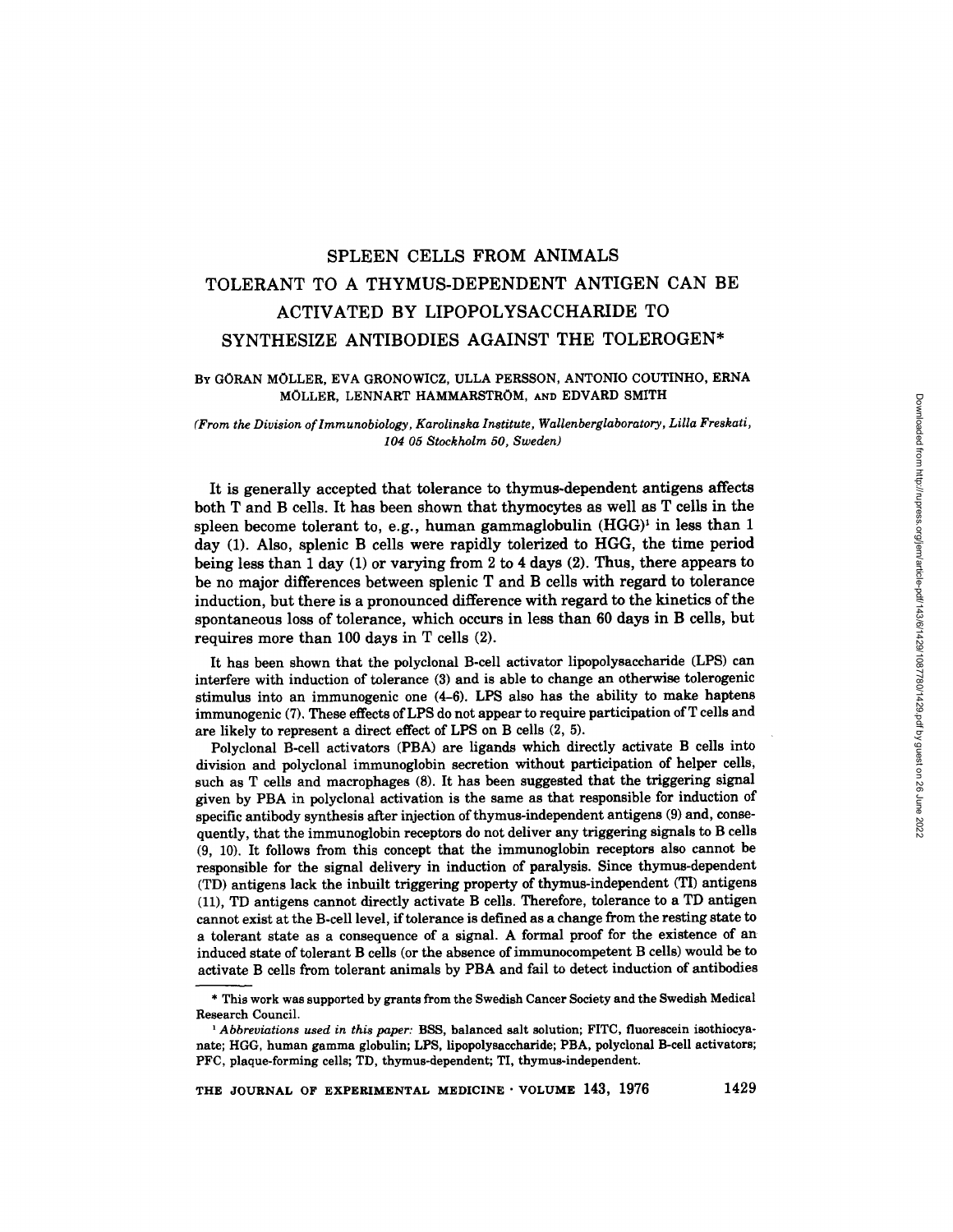against the tolerogen. Only one such study has been performed as yet (12) and it was indeed found that cells from animals tolerized by injections of free hapten were activated by PBA to antihapten antibody synthesis.

In the present paper it was studied whether tolerance induced against a TD hapten-protein complex results in deletion or inactivation of the specific B cells, or whether PBA activation could reveal normal numbers of immunocompetent B cells in tolerant animals. It was found that TD antigens could not induce tolerance in the B-cell compartment.

#### Materials and Methods

*Mice.*  $F_1$  hybrids between the inbred strains A and B10.5M were used in experiments.

*Mitogens.* LPS from *Escherichia coli* O55:B5, obtained from Dr. T. Holme, Department of Bacteriology, Karolinska Institute, Stockholm, Sweden, was prepared by phenol-water extraction.

*Preparation of Lymphocytes.* Spleens were removed and teased with forceps in ice-cold balanced salt solution (BSS). After brief sedimentation, the cells in the supernates were washed three times in 50 ml of cold BSS and subsequently suspended in culture medium to the desired cell concentration. Cellular and viability counts were performed in hemocytometers after staining the damaged cells with 0.02% trypan blue.

*Medium.* The medium used in most of the experiments was Eagle's minimum essential medium in Earle's solution, supplemented with glutamine, nonessential amino acids, and pyruvate and containing 100 IU of penicillin and 100  $\mu$ g of streptomycin/ml, as described by Mishell and Dutton (13). The medium was further buffered by 10 mM of HEPES and the pH adjusted to 7.0-7.2. All these reagents were obtained from Flow Laboratories, Irvine, Scotland. All experiments were carried out in serum-free medium (14).

*Culture Conditions.* Induction of antibody synthesis was always performed in 3-cm diameter plastic Petri dishes (Nunc, Denmark), with a cell concentration of 107 spleen cells/ml in 1 ml cultures, set up in triplicate. Cultures were incubated at 37°C in plastic boxes filled with a mixture of 10% CO<sub>2</sub>, 83% N<sub>2</sub>, and 7% O<sub>2</sub> and were rocked on a platform at 8 oscillations/min.

*Assay of Antibody Synthesis.* A modified (15) hemolytic plaque assay (16) was used to quantitate cellular antibody production in culture. Cells were harvested with a plastic spatula and washed twice in cold BSS and adjusted to the desired cell concentration. 0.6 ml of 0.5% agar (Bacto Agar; Difco Laboratories, Detroit, Mich.) in BSS containing 0.05% DEAE-dextran (Pharmacia Fine Chemicals, Inc., Uppeala, Sweden) was added to 3-ml plastic tubes, which were kept at 46°C in a water bath. Thereafter, 0.05 ml of the indicator erythrocytes diluted 1:8 in BSS, 0.2 ml of the lymphocyte cell suspension, and 0.05 ml of guinea pig serum diluted 1:4 in BSS were added to each tube. The ingredients were mixed and the mixture was evenly spread on plastic Petri dishes with 9-cm diameters, which were thereafter incubated for 3 h at 37°C. Plaque-forming cells (PFC) were counted, using indirect light. Sheep erythrocytes haptenated with different concentrations of the fluorescein isothiocyanate (FITC) hapten were used as indicators in the assay. The sheep erythrocytes, always obtained from the same donor, were stored in sterile Alsever's solution and washed twice in BSS before haptenation. Washed sheep erythrocytes were suspended in a carbonatebicarbonate buffer, pH 9.2 (20%, vol/vol), and kept with permanent stirring at room temperature. FITC was then added to the erythrocytes and the mixture incubated for 40 min at room temperature. The haptenated erythrocytes were finally washed extensively in BSS and used in the plaque assay. A concentration of 0.5 mg/ml of FITC during conjugation was used to detect high affinity and of 5 mg/ml to detect low affinity anti-FITC PFC.

*Conjugation of FITC to Various Carriers.* FITC (Isomer 1; BDH Chemicals, Poole, England) was conjugated to proteins according to the method of Bergquist and Schilling (17). In short, FITC was dissolved in bicarbonate buffer, pH 9.23. The FITC concentration was 10 mg/ml. 3.3 ml of the FITC solution were enclosed in dialysis bags. The bags were immersed in 10-ml HGG solutions containing 10 mg protein/ml. The proteins used were previously dissolved in the same bicarbonate buffer, pH 9.23. The mixture was stirred for 24 h at 0°C and thereafter the protein solution was added to a Sephadex G-25 column and eluted with a phosphate buffer, pH 7. The protein solution was filtered until sterile and made up to a protein concentration of 2.5 mg/ml.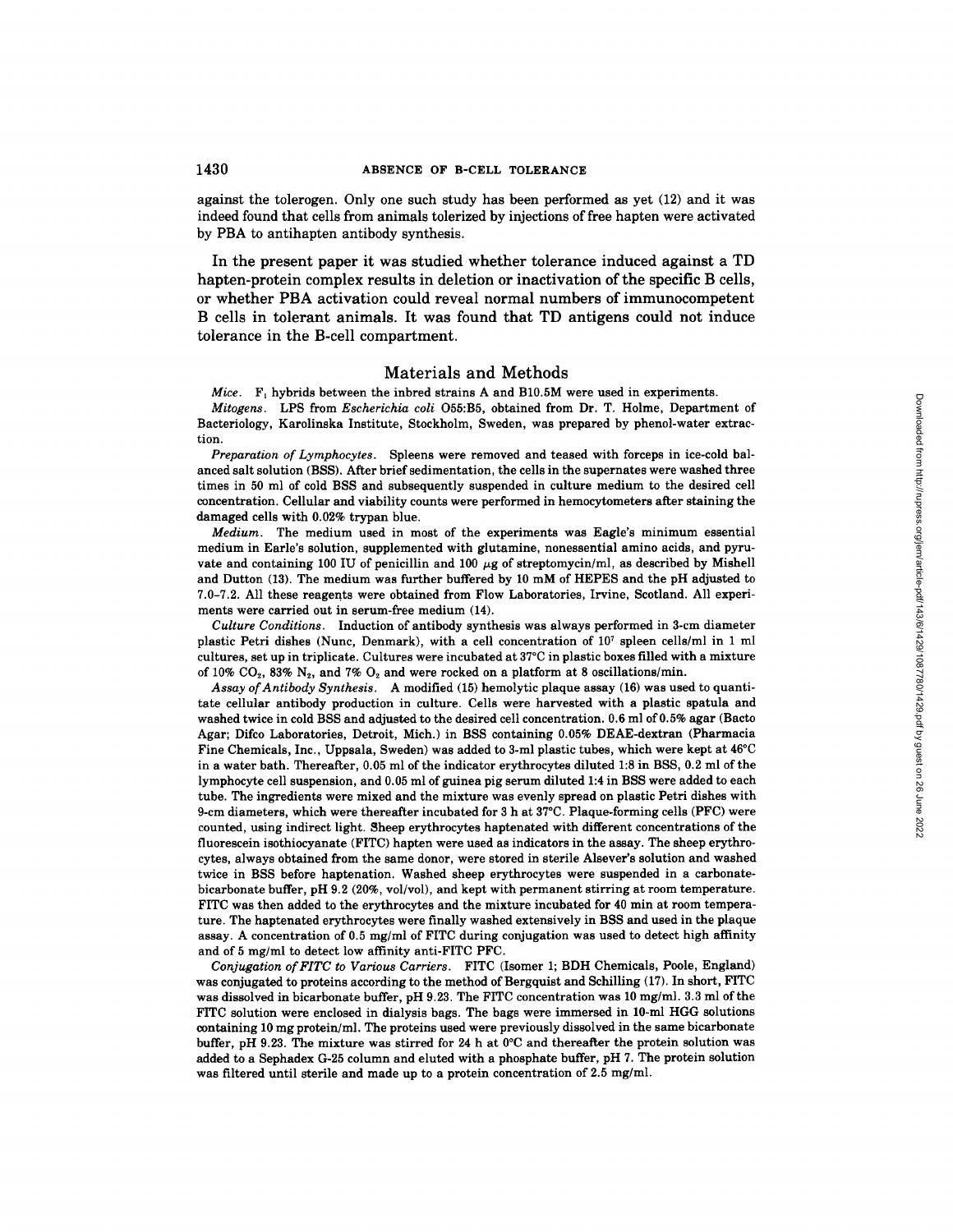**M~LLER ET AL.** 1431

LPS could not be efficiently labeled by the above procedure, and therefore the following method was adopted (18). 10 mg/m] of LPS were dissolved in bicarbonate buffer, pH 9.2, and in a separate vessel 2 mg/ml of FITC was dissolved in the same buffer. To 1 ml LPS solution was added 3 ml of the FITC solution. The mixture was stirred overnight and LPS separated from nonreacted FITC by passage through Sephadex G-25 column. The FITC content per mole of protein or LPS was kindly determined spectrophotometrically by Dr. R. Bergquist, National Bacteriological Laboratory, Stockholm, Sweden, according to the *method* of McKinney et al. (19). The HGG preparation was  $\text{FTTC}_{10}\text{-HGG}$  and the LPS solution was  $\text{FTTC}_{10}\text{-LPS}$ . In the latter case a mol wt of LPS of  $10^6$  was assumed  $(4~\mu$ g FITC/mg LPS).

*Preparation of Aggregated FITC-HGG.* The FITC<sub>10</sub>-HGG described above was either used in soluble form or precipitated with 9% alum adjusted to pH 6.5. The precipitate was extensively washed, the pH adjusted to 7.2, and it was finally resuspended in BSS at a concentration of 2 mg/ ml. It was injected at a dose of 400  $\mu$ g/mouse together with 10<sup>9</sup> *Bordetella pertussis* bacteria intraperitoneally.

*Preparation of Deaggregated F1TC-HGG.* The procedure of Chiller and Weigle (20) was followed. Thus, FITC<sub>10</sub>-HGG was centrifuged for 2 h at 150,000 g and thereafter the upper onethird of the material was removed and immediately injected intravenously in a dose of 2.5  $mg/$ mouse in a total vol of 0.1 ml.

*Experimental Procedure.*  $(A \times 5M)F_1$  mice (eight mice per experiment) were injected with 2.5 mg deaggregated HGG at day 0, followed by a second injection given between 1 and 5 days after the first. After an additional 1-11 days the spleens were removed from three mice and added in culture together with LPS or in some experiments with FITC-LPS. The PFC response against FITC was determined 2 or 4 days later. The five remaining tolerogen-treated animals, as well as five previously untreated mice, were immunized with precipitated FITC-HGG plus *B. pertussis* bacteria. This immunization was repeated and 5 to 10 days later the spleen of the animals were tested for PFC against FITC. In addition, the cells from each individual mouse were added in culture together with LPS and the anti-FITC PFC response determined 2 days later.

This experimental protocol makes it possible to reveal the existence of resting immunocompetent anti-FITC cells in animals within 4-11 days after tolerance induction as well as in animals which in addition have been immunized twice and thereafter tested 13-19 days after tolerance induction. The immunization also constitutes the control for successful tolerance induction.

#### Results

*Spleen Cells from Tolerant Animals are Activated by LPS to Synthesize Antibodies against the Tolerogen.* As can be seen in Table I and Fig. 1, spleen cells taken 4-11 days after injection of a total of 5 mg FITC-HGG given in two injections and put in culture for 2 days did not develop spontaneous anti-FITC PFC and were in this respect comparable to untreated controls. However, when given an optimal polyclonal concentration of LPS (100  $\mu$ g/ml) cells from tolerant animals exhibited a marked increased number of both high and low affinity anti-FITC PFC, which reached the same level as in previously untreated animals when the time period between the last tolerizing dose and the removal of the spleen was 6 days, whereas there was a somewhat suppressed response when the interval was short (1 day). However, also in this case there was a very pronounced increase of the number of anti-FITC PFC response, being about fivefold of the background.

It was also tested whether these spleen cells were specifically tolerant to FITC by trying to induce a specific immune response against the thymus-independent antigen  $\text{FITC}_{10}\text{-LPS}$ . As shown in Fig. 2,  $\text{FITC}_{10}\text{-LPS}$  caused an immune response in spleen cells from untreated animals, whereas there was no response with cells from tolerant animals, indicating that these cells were indeed tolerant to FITC, even when attempts were made to stimulate a specific immune response by FITC coupled to a thymus-independent carrier.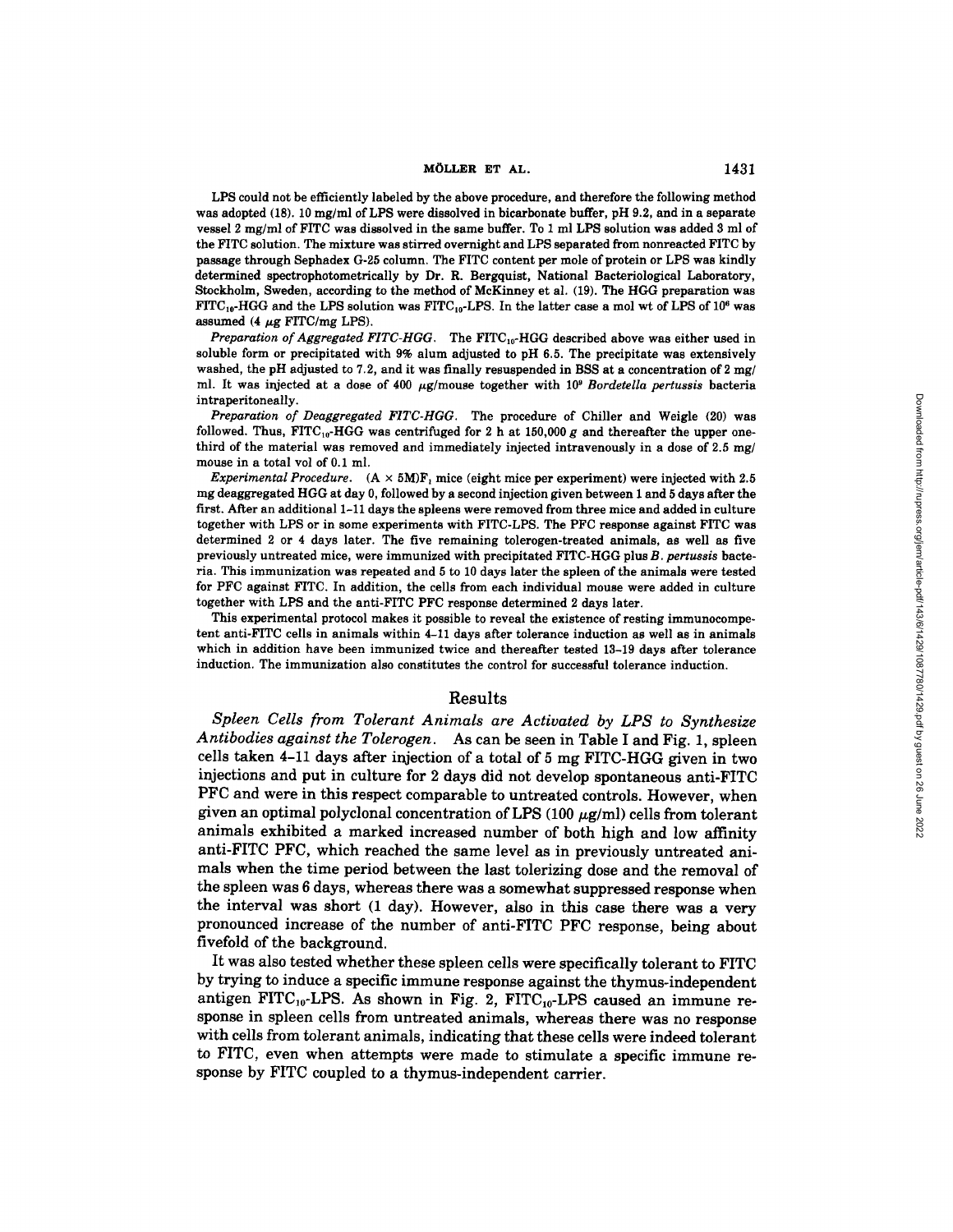TABLE I *In Vitro Induction of Anti-FITC PFC by LPS in Spleen Cells from Animals Injected Twice with Deaggregated FITC-HGG\** 

|          | Treatment of mice |             |     | In culture |                  | Anti-FITC PFC/<br>$106$ cells |
|----------|-------------------|-------------|-----|------------|------------------|-------------------------------|
| Exp. no. | With              | At days     | Day | With       | High<br>affinity | Low af-<br>finity             |
| 1        |                   |             |     |            | $\mathbf{2}$     | 11                            |
|          |                   |             |     | <b>LPS</b> | 124              | 197                           |
|          | DA‡ FITC-HGG      | $0$ and $5$ | 11  |            | 6                | 15                            |
|          | DA FITC-HGG       | $0$ and $5$ | 11  | LPS        | 68               | 190                           |
| 3        |                   |             |     |            | 11               | 26                            |
|          |                   |             |     | <b>LPS</b> | 234              | 429                           |
|          | DA FITC-HGG       | $0$ and $4$ | 5   |            | 13               | 28                            |
|          | DA FITC-HGG       | $0$ and $4$ | 5   | <b>LPS</b> | 60               | 123                           |

\* Spleen cells from animals treated as described in the Materials and Methods were cultivated in vitro with or without  $100 \mu$ g LPS for 2 days. Thereafter, three cultures per group were pooled and assayed for the number of anti-FITC PFC.

DA, deaggregated.

*Immunization of Tolerant Animals does not Change the Response to LPS.* In order to verify the tolerant state of the animals at the time when their cells could be activated by LPS to produce specific anti-FITC PFC, the animals were immunized twice with precipitated FITC-HGG together with *B. pertussis*  bacteria. The animals were tested 8-14 days after immunization for direct and, in some experiments, indirect PFC against FITC. In addition, the cells were added in culture in the presence or absence of LPS. As shown in Table II, the tolerant animals failed to mount a specific anti-FITC response after immunization and usually contained the same or lower numbers of PFC as compared to completely unimmunized mice. In contrast, immunized animals exhibited the expected high number of both direct and indirect PFC. Thus the tolerogentreated animals remained tolerant after immunization.

However, when the same cells were activated by LPS in vitro they developed high numbers of specific anti-FITC PFC, the numbers being equal or nearly equal to those found in previously untreated animals stimulated by LPS (Table III). The longer the interval between the last FITC-HGG injection and addition to culture, the smaller was the difference between untreated and tolerant animals. Thus, spleen cells from tolerant animals could be activated by LPS into synthesis of antibodies against the tolerogen.

# Discussion

In these studies tolerance to FITC-HGG was induced by conventional procedures and the tolerant animals or cells from these animals failed to become immunized against a TD and a TI immunogen. The experimental system was selected because it is well analyzed and appears to represent a "classical" tolerance situation without involvement of suppressor T cells (2).

Since polyclonal concentrations of LPS always induced the formation of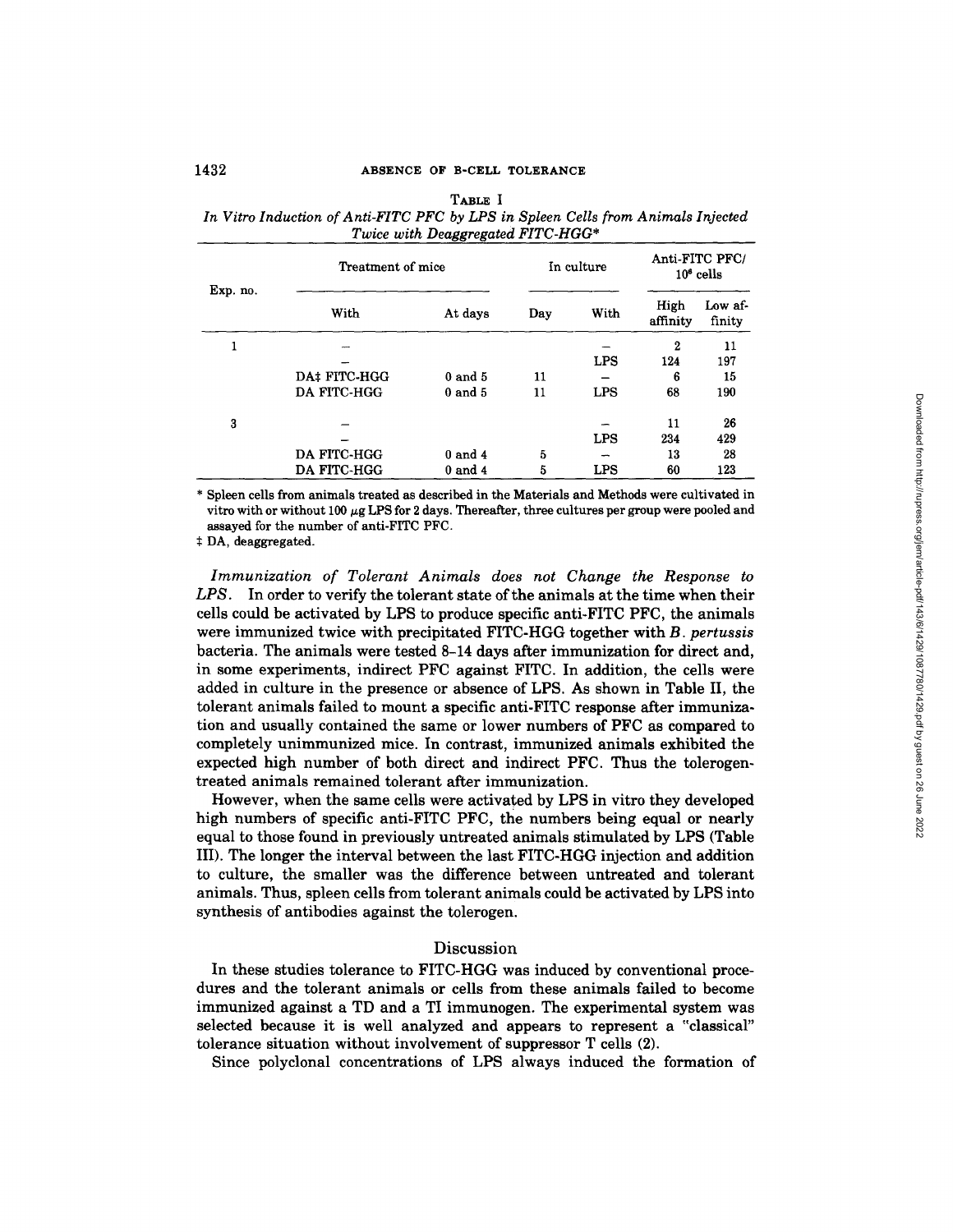

FIG. 1. Effect of LPS on spleen cells from untreated animals or animals tolerized by two injections of deaggregated FITC-HGG (day 0 and 5) and put in serum-free cultures at day 11 with or without LPS. The anti-FITC response was determined 2 days later. Open bars represent background (Bg) response in untreated serum-free cultures, and striped and dotted bars represent the response to  $100~\mu$ g LPS.



FIG. 2. The same spleen cells as in Fig. 1, but activated in serum-free culture with the indicated concentrations of  $\text{FITC}_{10}$ -LPS and the response to  $\text{FITC}$  determined after 4 days in culture.  $(\Box \cdots \Box)$ , spleen cells from untreated mice;  $(\blacksquare - \blacksquare)$ , spleen cells from tolerant animals.

**antibodies against the tolerogen it must be concluded that specific B cells in tolerant animals are present in normal numbers. Thus, tolerance cannot be due to a process leading to elimination or functional inactivation of specific B cells. Since these B cells failed to become specifically activated by TI (FITC-LPS) or TD (FITC-HGG) antigens, the most likely explanation of the findings is that the Ig receptors were incapable of binding the antigenic determinants.** 

**We suggest that the most simple explanation of the presence of B cells that**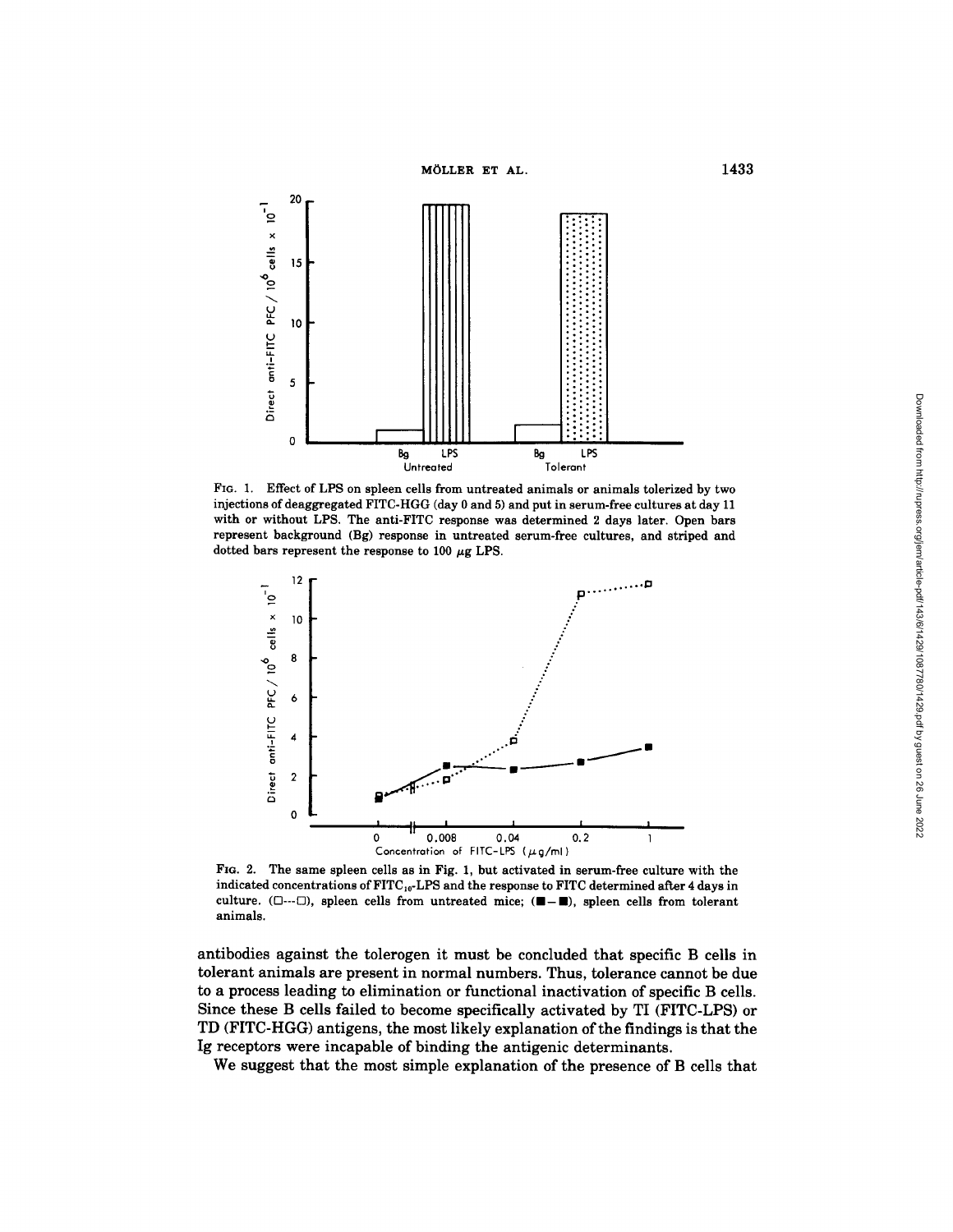|          |               |               |                                    |                                          |                   |                                         | immune Response of Toterant and Outleated Mice after Fundamismum which the Pattern Prince of The Pattern Prince |                                                      |                                                                                           |
|----------|---------------|---------------|------------------------------------|------------------------------------------|-------------------|-----------------------------------------|-----------------------------------------------------------------------------------------------------------------|------------------------------------------------------|-------------------------------------------------------------------------------------------|
|          |               |               |                                    |                                          |                   |                                         | Log <sub>10</sub> PFC/10 <sup>6</sup> cells*                                                                    |                                                      |                                                                                           |
| Exp. no. | Tolerogenic   |               | Immunogenic                        |                                          | Assayed<br>on day | Direct                                  |                                                                                                                 | Indirect                                             |                                                                                           |
|          | Treatment     | At days       | Treatment                          | At days                                  |                   | High affinity                           | Low affinity                                                                                                    | High affinity                                        | Low affinity                                                                              |
|          | DA FITC-HGG   | $0$ and $5$   | A# FITC-HGG<br>A FITC-HGG          | 11 and 13<br>11 and 13                   | 22                |                                         |                                                                                                                 |                                                      | $\begin{array}{c} 2.33 \pm 0.17 \; (220) \\ 0.30 \pm 0.3 \; (2) \end{array}$<br>1.35 (22) |
|          | DA FITC-HGG   | $0$ and $1$   | A FITC-HGG<br><b>FTTC-HGG</b><br>¢ | $4 \text{ and } 8$<br>$4 \text{ and } 8$ | $\frac{3}{13}$    | Neg\$<br>1.51 ± 0.3 (32)<br>Neg         | $\frac{0.79(6)}{2.52 \pm 0.07(331)}$<br>Neg                                                                     |                                                      | Neg<br>$2.73 \pm 0.09$ (537)<br>$1.26 \pm 0.2$ (18)                                       |
|          | DA FITC-HGG   | $0$ and $4$   | + FITC-HGG<br>A FITC-HGG           | $5$ and $10$<br>$5$ and $10$             | 2                 | $1.92 \pm 0.08$ (83)<br>0.18(15)<br>Neg | $1.57(37)$<br>$2.44 \pm 0.07(275)$<br>Neg                                                                       | Neg<br>2.15 $\pm$ 0.14 (141)<br>$1.28 \pm 0.17$ (19) | $2.61 \pm 0.21$ (407)<br>$1.33 \pm 0.15$ (21)<br>1.18(15)                                 |
|          | $\frac{1}{2}$ | $\frac{1}{2}$ |                                    |                                          |                   |                                         |                                                                                                                 |                                                      |                                                                                           |

*Immune Response of Tolerant and Untreated Mice after Immunization with Aggregated FITC-HGG*  **TABLE II**<br>the Mice offer Immunization with Aggregated FITC-HGG  $I_{intr}$ and.  $\alpha$ f  $T_{\alpha}$ lar,  $\ddot{\phantom{0}}$  $\mathbf{a}$  $Immn$ 

Log<sub>10</sub> mean  $\pm$  SE anti-log within parentheses. \* Log<sub>10</sub> mean  $\pm$  SE anti-log within parentheses.<br> $\pm$  A, aggregated; and DA, deaggregated.<br>§ Neg, a mean of less than 1 PFC/10<sup>6</sup> cells.

A, aggregated; and DA, deaggregated.

Neg, a mean of less than 1 PFC/10 cells.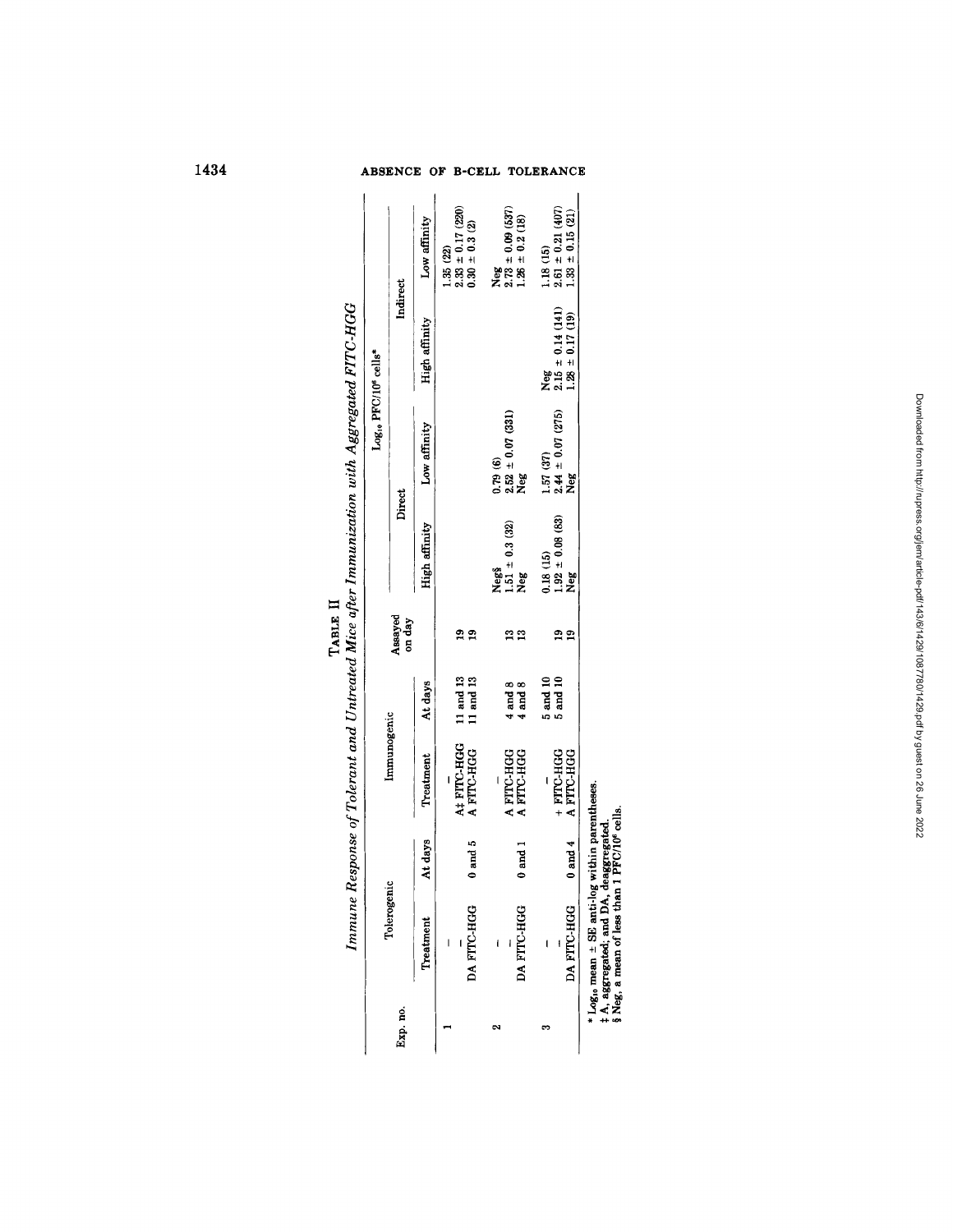|          |                            |             |             |              |                 |                                                                                                                                                                                                                                                                                                                                                                                                                |                                        | Anti-FITC PFC/10 <sup>6</sup>          |                               |               |
|----------|----------------------------|-------------|-------------|--------------|-----------------|----------------------------------------------------------------------------------------------------------------------------------------------------------------------------------------------------------------------------------------------------------------------------------------------------------------------------------------------------------------------------------------------------------------|----------------------------------------|----------------------------------------|-------------------------------|---------------|
| Exp. no. | Tolerogenic                |             | Immunogenic |              |                 | In culture                                                                                                                                                                                                                                                                                                                                                                                                     | Direct                                 |                                        | Indirect                      |               |
|          | Treatment                  | At days     | Treatment   | At days      | Day             | With                                                                                                                                                                                                                                                                                                                                                                                                           | High affinity                          | Low affin-<br>ity                      | High affin- Low affin-<br>ity | ity           |
|          |                            |             | ١           |              |                 |                                                                                                                                                                                                                                                                                                                                                                                                                | ឌ                                      | æ                                      | 0                             | 0             |
|          |                            |             | I           |              |                 | <b>GdT</b>                                                                                                                                                                                                                                                                                                                                                                                                     | $165 \pm 10$                           | $\mathbf{r}$<br>$372 +$                | 0                             | 0             |
|          | DA* FITC-HGG               | $0$ and $5$ | A FITC-HGG  | 11 and 13    | $\mathbf{a}$    | $\mathbf{I}$                                                                                                                                                                                                                                                                                                                                                                                                   | $4 \pm 2$                              | $\frac{1}{4}$                          | $\bullet$                     | $\circ$       |
|          | DA FITC-HGG                | $0$ and $5$ | A FITC-HGG  | 11 and 13    | $\overline{19}$ | <b>GdT</b>                                                                                                                                                                                                                                                                                                                                                                                                     | $101 \pm 22$                           | $218 + 55$                             | $\pm$<br>$\bullet$            | $\bullet$     |
|          | ł                          |             | A FITC-HGG  | 11 and 13    | $\mathbf{r}$    | $\mathbf{I}$                                                                                                                                                                                                                                                                                                                                                                                                   | $\blacktriangleleft$<br>$16 \pm$       | $\sim$<br>$52 \pm$                     | $+1$<br>$\mathbf{r}$          | m<br>$20 \pm$ |
|          |                            |             | A FITC-HGG  | 11 and 13    | $\mathbf{r}$    | <b>GdT</b>                                                                                                                                                                                                                                                                                                                                                                                                     | $\boldsymbol{\mathsf{z}}$<br>$155 \pm$ | 78<br>$365 \pm$                        | 1<br>$+$<br>្ន                | $153 \pm 24$  |
| ø        | $\overline{\phantom{a}}$   |             | 1           |              |                 | ł                                                                                                                                                                                                                                                                                                                                                                                                              | r<br>$12 \pm$                          | $11 \pm 1$                             |                               |               |
|          |                            |             |             |              |                 | <b>CAT</b>                                                                                                                                                                                                                                                                                                                                                                                                     | $45 \pm 5$                             | $340 \pm 12$                           |                               |               |
|          |                            | $0$ and $1$ | A FITC-HGG  | $4$ and $8$  | $\mathbf{r}$    | I                                                                                                                                                                                                                                                                                                                                                                                                              | $\frac{1}{2}$                          | S<br>$\frac{11}{9}$                    |                               |               |
|          | DA FITC-HGG<br>DA FITC-HGG | $0$ and $1$ | A FITC-HGG  | $4$ and $8$  | $\overline{13}$ | <b>Gar</b>                                                                                                                                                                                                                                                                                                                                                                                                     | $56 \pm 5$                             | $251 \pm 15$                           |                               |               |
|          | ١                          |             | A FITC-HGG  | and 8        | $\frac{3}{13}$  | $\mathbf{I}$                                                                                                                                                                                                                                                                                                                                                                                                   | $80 \pm 23$                            | $\overline{\mathbf{z}}$<br>$+1$<br>158 |                               |               |
|          |                            |             | A FITC-HGG  | and 8<br>÷   |                 | <b>Garl</b>                                                                                                                                                                                                                                                                                                                                                                                                    | $314 \pm 110$                          | 5<br>$+1$<br>839                       |                               |               |
| c        |                            |             | I           |              |                 | I                                                                                                                                                                                                                                                                                                                                                                                                              | $\mathbf{H}$                           | S                                      |                               |               |
|          |                            |             |             |              |                 | LPS                                                                                                                                                                                                                                                                                                                                                                                                            | $\Xi$                                  | 459                                    |                               |               |
|          |                            | $0$ and 4   | A FITC-HGG  | $5$ and $10$ | $\overline{a}$  | $\begin{array}{c} \rule{0pt}{2ex} \rule{0pt}{2ex} \rule{0pt}{2ex} \rule{0pt}{2ex} \rule{0pt}{2ex} \rule{0pt}{2ex} \rule{0pt}{2ex} \rule{0pt}{2ex} \rule{0pt}{2ex} \rule{0pt}{2ex} \rule{0pt}{2ex} \rule{0pt}{2ex} \rule{0pt}{2ex} \rule{0pt}{2ex} \rule{0pt}{2ex} \rule{0pt}{2ex} \rule{0pt}{2ex} \rule{0pt}{2ex} \rule{0pt}{2ex} \rule{0pt}{2ex} \rule{0pt}{2ex} \rule{0pt}{2ex} \rule{0pt}{2ex} \rule{0pt}{$ | N<br>$\ddot{+}$<br>4                   | $13 \pm$                               |                               |               |
|          | DA FITC-HGG<br>DA FITC-HGG | $0$ and $4$ | A FITC-HGG  | $5$ and $10$ | 29              | <b>GdT</b>                                                                                                                                                                                                                                                                                                                                                                                                     | $82 \pm 7$                             | $235 \pm 40$                           |                               |               |
|          |                            |             | A FITC-HGG  | $5$ and $10$ |                 | $\begin{array}{c} \rule{0pt}{2.5ex} \rule{0pt}{2.5ex} \rule{0pt}{2.5ex} \rule{0pt}{2.5ex} \rule{0pt}{2.5ex} \rule{0pt}{2.5ex} \rule{0pt}{2.5ex} \rule{0pt}{2.5ex} \rule{0pt}{2.5ex} \rule{0pt}{2.5ex} \rule{0pt}{2.5ex} \rule{0pt}{2.5ex} \rule{0pt}{2.5ex} \rule{0pt}{2.5ex} \rule{0pt}{2.5ex} \rule{0pt}{2.5ex} \rule{0pt}{2.5ex} \rule{0pt}{2.5ex} \rule{0pt}{2.5ex} \rule{0$                               | $39 \pm 8$                             | $76 \pm 13$                            |                               |               |
|          | ١                          |             | A FITC-HGG  | $5$ and $10$ | $\mathbf{a}$    | <b>GdT</b>                                                                                                                                                                                                                                                                                                                                                                                                     | $173 \pm 11$                           | 35<br>$436 \pm$                        |                               |               |

 $\Gamma$ ели.  $\Pi$ **TABLE** HI

t DD DD AT

**1435**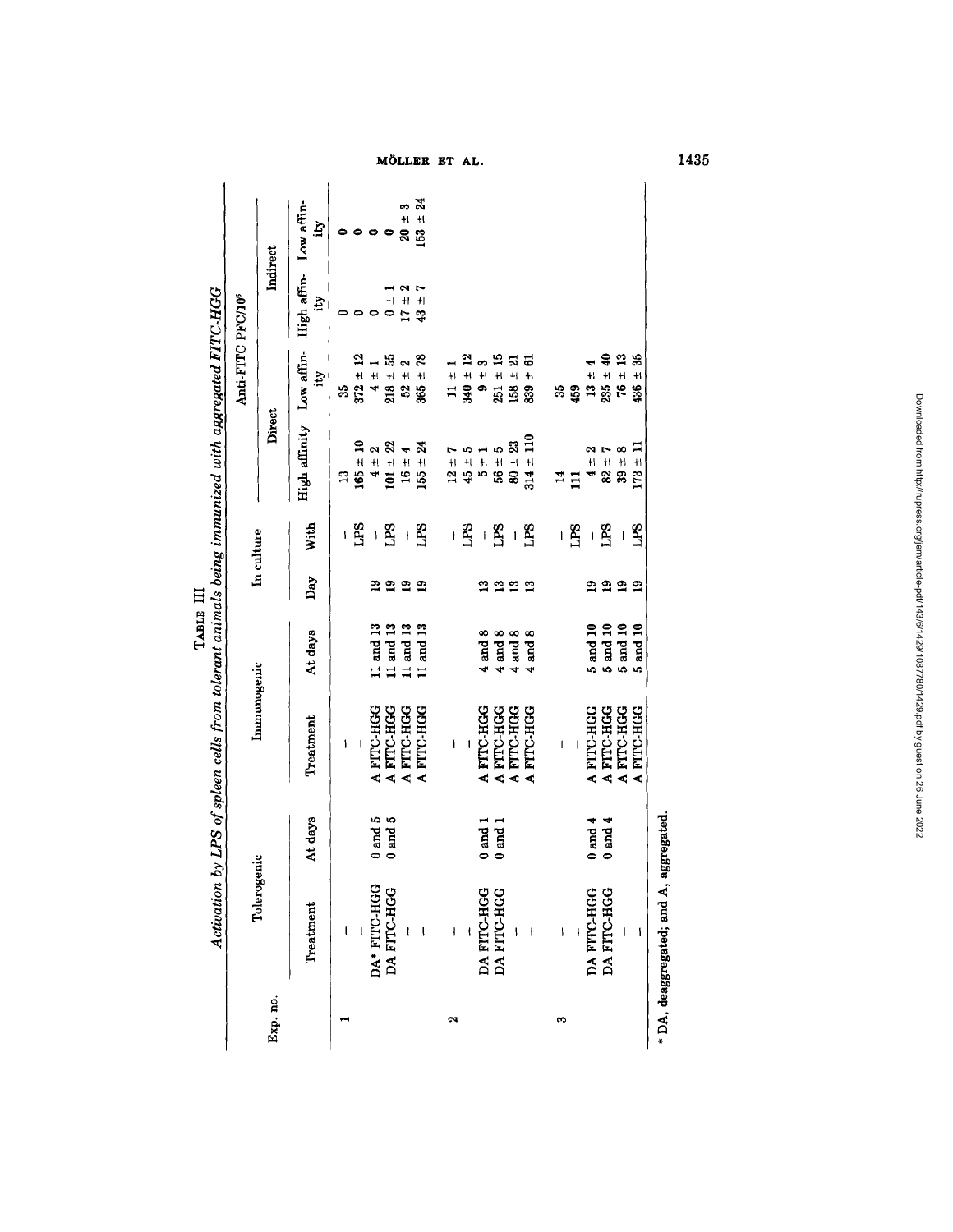can be activated by PBA but not by antigen, is that the Ig receptors are blocked by the tolerogen. This has not been directly studied in these or previous experiments, but the findings of Aldo-Benson and Borel (21) have clearly demonstrated antigen on B cells from tolerant animals. A number of other findings are also compatible with this possibility. Thus, tolerance to certain haptens (22) and to LPS (23) is rapidly broken if the cells are cultured in vitro in the absence of the tolerogen or by simply washing the cells before addition to the cultures. It has also been observed (24) that DNP-D-Gly,Lys which is a potent tolerogen, actually binds to about 3% of the spleen cells in vitro and remains attached to the cell surface during in vitro cultivation.

The findings that tolerance to TD antigens could be broken by the injection of cross-reacting antigens was already earlier explained on the basis that the tolerant animals possessed responsive B cells but lacked specific immunocompetent T cells (25). The present findings go one step further by postulating that there is always a normal complement of B cells in tolerant animals irrespective of the time after tolerance induction and thus, that there exists no true B-cell tolerance to TD antigens. However, it does not necessarily follow from this that it should be possible to break tolerance by the injection of cross-reacting antigens at any time period after tolerance induction, since the reason for the inability to trigger these cells with a hapten TI carrier is presumably that the Ig receptors are blocked by antigen. In such a case it is not to be expected that injection of cross-reacting antigen, causing activation of new T cells, would be competent to break tolerance, since the responding B cells have their receptor occupied by antigen. It is not known how long the receptor blockade could persist, but the finding that tolerance can be broken by cross-reacting antigen suggests that it does not persist for very long time periods. Therefore, the spontaneous appearance of immune responsiveness as determined by, e.g. cell reconstitution experiments or injection of cross-reacting antigens may in fact be a measure of the time it takes to clear the Ig receptors from antigen, rather than the time necessary for the reappearance of antigen-reactive B cells.

It was observed that when the interval between the tolerogenic or immunogenic challenge and the addition of cells from the treated animals to culture was short, there was a less than normal LPS-induced response to the hapten, whereas there was a normal response when the interval was longer (11 days). This cannot have been due to partial tolerance at the B-cell level, since the animals were completely tolerant, both when attempts were made to immunize them in vivo and in vitro with the hapten or a TI carrier. Most likely this is due to some trivial effects, possibly caused by the fact that the antigen is an immunoglobulin as pointed out before (2) or else caused by a phenomenon analogous to effector cell blockade (26), in which antigen bound to the Ig receptor cause some disturbance of the cell, which is expressed as an inability to secrete antibodies. Whatever the mechanism, the small suppression observed here with cells from tolerant animals is most likely due to a nonspecific effect on the cell surface not relevant for the triggering process.

Our findings show that the only stringent test for the presence of tolerant B cells in tolerant animals is the failure of PBA to activate antibody synthesis against the tolerogen. This test has now been used in two different test systems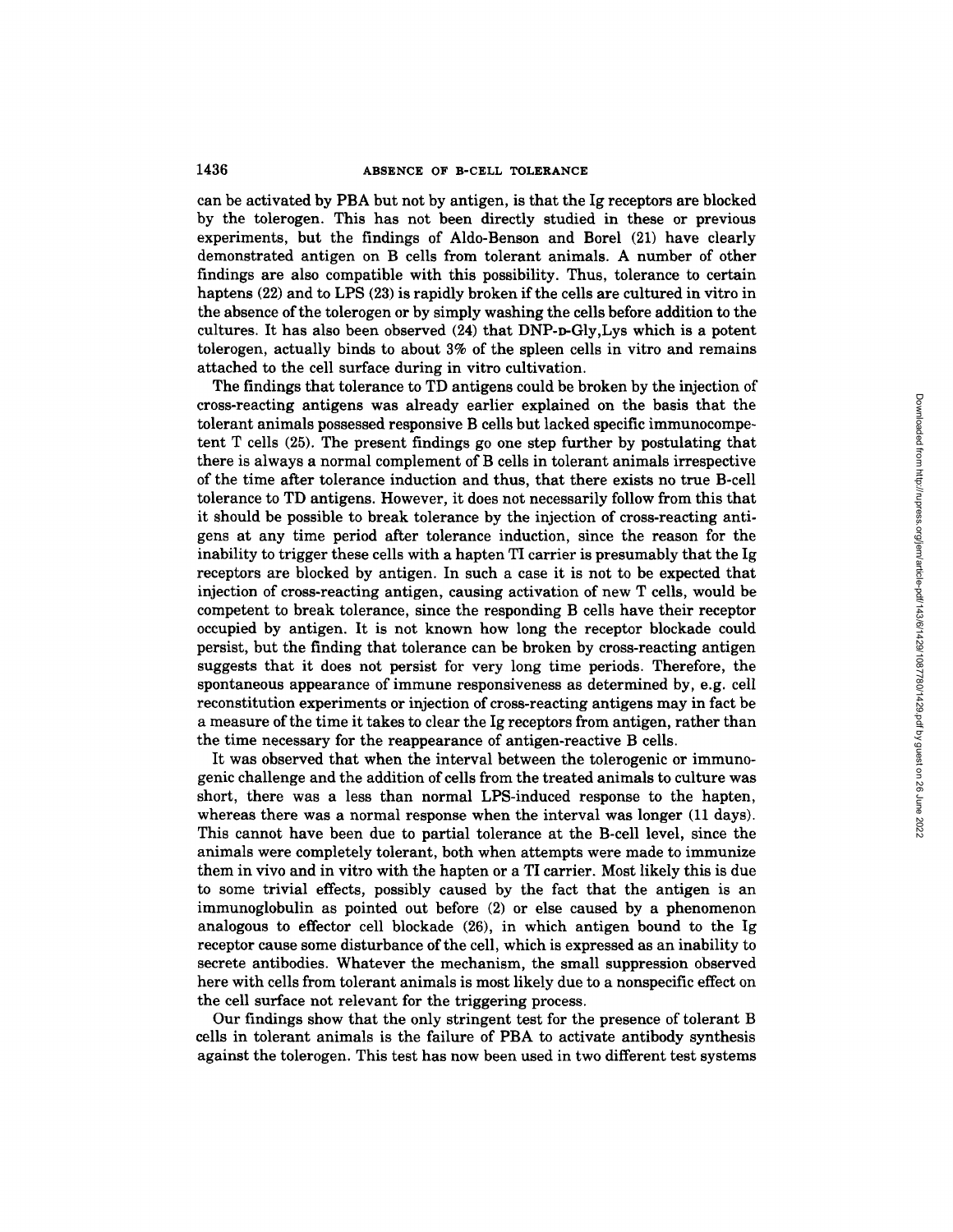## **M~LLER ET AL. 1437**

and in both cases were immunocompetent B cells found in tolerant animals (12). Analogous studies have not as yet been performed by others. It must be concluded that TD antigens cannot induce tolerance in B cells, but only in T cells. This is in accordance with the postulates of the one nonspecific signal hypothesis (8, 9), but is incompatible with a two signal hypothesis, which is based on signal discrimination for the induction of tolerance and immunity. Another consequence of the one nonspecific signal concept as well as from the present findings, is that immunocompetent B cells towards TD autoantigens should normally exist. However, they cannot normally be activated into antibody synthesis, because there are no helper T cells available.

# Summary

Immunological tolerance was induced in adult mice by the injection of 5 mg of deaggregated hapten-protein conjugate. The tolerant state was confirmed 4-19 days later by the failure of such animals to mount an immune response against an aggregated form of the same thymus-dependent hapten-protein conjugate as well as by the inability of spleen cells from tolerant animals to respond to a thymus-independent hapten-carrier conjugate. Even though the animals were fully tolerant, their spleen cells were activated by lipopolysaccharide (LPS) in vitro to produce normal numbers of plaque-forming cells against the hapten.

The finding that spleen cells from tolerant animals could be activated by LPS into synthesis of antibodies against the tolerogen indicates that tolerance to thymus-dependent antigens does not affect B cells, but presumably only T cells. It is suggested that the only stringent test for the existence of B-cell tolerance is the inability of polyclonal B-cell activators to activate antibody synthesis against the tolerogen. The findings make it unlikely that B-cell tolerance to autologous thymus-dependent antigens exists and further indicate that such antigens cannot deliver activating or tolerogenic signals to B cells, although they are competent to combine with and block the Ig receptors.

The technical assistance of Miss Inger Cederberg and Miss Yrsa Avellan is gratefully acknowledged.

*Received for publication 16 December 1975.* 

#### References

- 1. Chiller, J. M., and W. O. Weigle. 1973. Restoration ofimmunocompetence in tolerant lymphoid cell populations by cellular supplementation. *J. Immunol.* 110:1051.
- 2. Chiller, J. M., J. A. Louis, B. J. Skidmore, and W. O. Weigle. 1974. Cellular parameters of the tolerant state induced to human y-globulin in mice and its modulation by bacterial lipopolysaccharide. *In* Immunological Tolerance. D. H. Katz and B. Benacerraf, editors. Academic Press Inc., New York. 373.
- 3. Golub, E. S., and W. O. Weigle. 1967. Studies on the induction of immunological unresponsiveness. I. Effects of endotoxin and phytohemagglutinin. *J. Immunol.*  98:1241.
- 4. Claman, H. N. 1963. Tolerance to a protein antigen in adult mice and the effect of nonspecific factors. *J. Immunol.* 91:833.
- 5. Louis, J. A., J. M. Chiller, and W. O. Weigle. 1973. The ability of bacterial lipopoly-